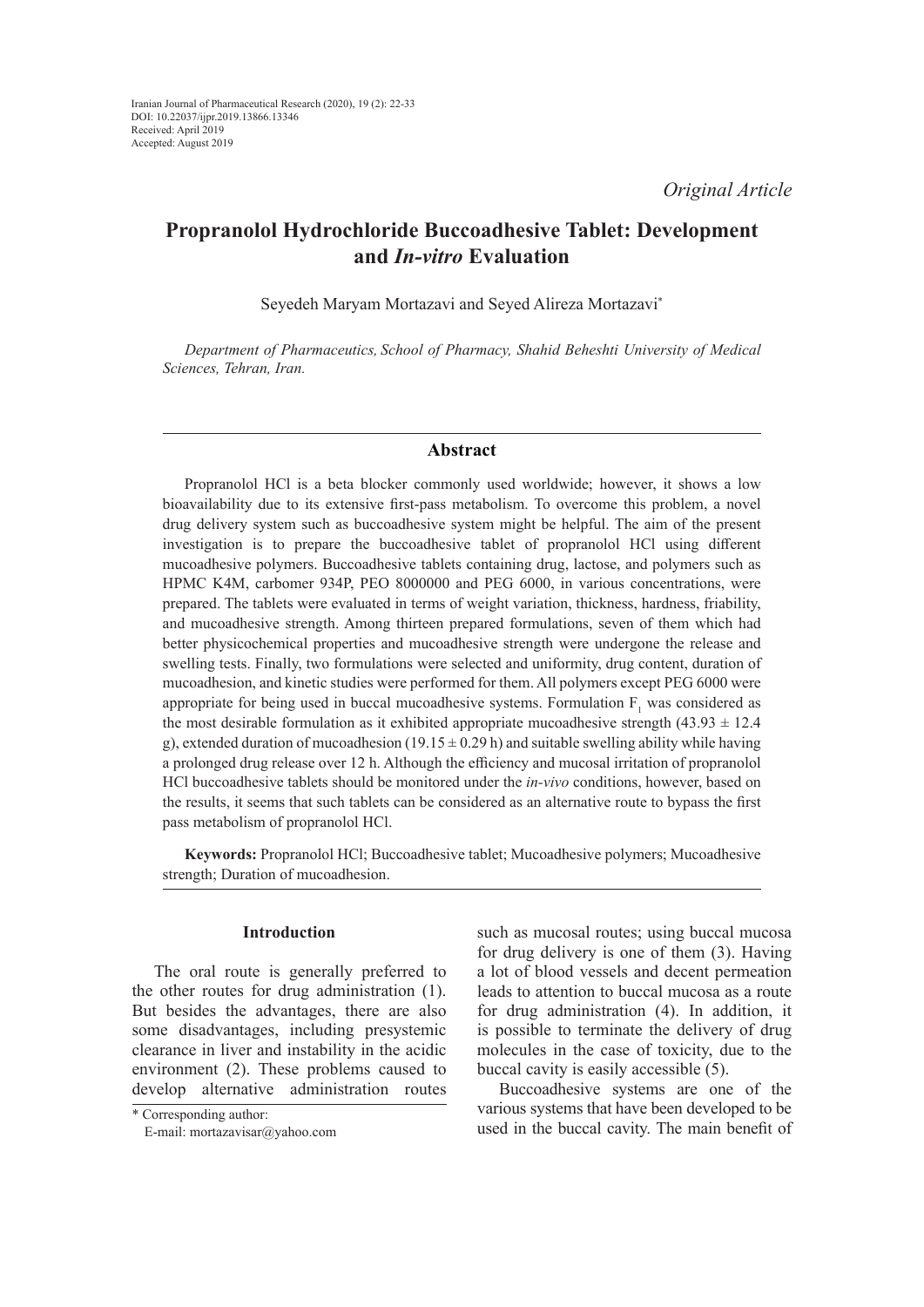these systems is increasing the time of residence at the site of absorption, consequently reducing the number of applications as well as increasing patient compliance (6). From the technical point of view, mucoadhesive drug delivery systems are able to control the release of drug molecules over the time (7). Furthermore, there is a possibility of local and systemic drug delivery using buccocoadhesive systems. Additional advantages of the buccoadhesive systems include bypassing the first-pass effect and ease of use in non-conscious patients (8). Of course, this route has some drawbacks too, such as small surface area, low permeability compared to the sublingual membrane, and diluting the drug by high salivation rate. However, the advantages of this administration route are more than its disadvantages (3).

 Bioadhesion is known as the interfacial phenomenon in which some special polymers are attached to the biological surface. The mucoadhesion also means attachment of polymers to mucous membrane coated with a thin layer of mucus (9, 10).

Propranolol HCl, a non-selective beta blocker, is widely applied in the treatment of hypertension, angina pectoris, arrhythmia, thyrotoxicosis, and migraine prophylaxis. However, due to extensive first-pass effect, propranolol HCl has low systemic bioavailability. The half-life of this medicine is approximately 3 to 5 h and it has low molecular weight (295.81 g/mol), therefore propranolol HCl is a decent candidate as a drug model for buccoadhesive drug delivery system  $(11)$ .

In order to prepare mucoadhesive tablets, various mucoadhesive polymers can be employed, for example mucoadhesive buccal tablets based on chitosan/gelatin microparticles for delivery of propranolol HCl were successfully prepared by Abruzzo *et al*. (12).

In this study, buccoadhesive tablets have been developed using HPMC K4M, carbomer 934P, polyethylene oxide 8000000 (PEO), and polyethylene glycol 6000 (PEG). Due to lack of this dosage form in the national and international drug market, the aim of this study was to prepare buccal mucoadhesive tablets capable of remaining in contact with the adhesion site for a reasonable time as well as producing optimum drug content release.

### **Experimental**

*Materials*

Propranolol HCl was received as gift sample from Darou Pakhsh Pharmaceutical Co., Iran. Hydroxypropyl methylcellulose K4M (HPMC K4M) and polyethylene glycol 6000 (PEG) were provided by Colorcon Pharmaceutical Co., England. Carbomer 934P was supplied by ICN., Germany. Polyethylene oxide 8000000 (PEO) was from Sigma Aldrich., USA. Lactose was obtained from BF Goodrich Co., Germany. Potassium dihydrogen phosphate, perchloric acid 70%, and sodium hydroxide were purchased from Merck., Germany. Ethanol and methanol were purchased from Bidestan Chemical Co., Iran.

*Preparation and characterization of propranolol HCl buccoadhesive tablets*

Initially, the flow and compressibility of propranolol powder were evaluated and revealed propranolol hydrochloride had suitable flow and compressibility. The tablets were then prepared by direct compression method. The weight of each tablet was 160 mg. The various polymers such as HPMC K4M, carbomer 934P, polyethylene oxide 8000000 (PEO) and polyethylene glycol 6000 (PEG), in various concentrations, were applied. Lactose was applied as filler in all formulations. The drug, polymer, and filler were physically blended and then compressed by the flat-faced punch of 9 mm diameter. Initially, 10 formulations were prepared, then considering the higher mucoadhesive strength of HPMC K4M and carbomer 934P, the formulations based on physical mixture of these two polymers were also prepared. The quality control tests including weight variation, thickness, hardness, friability, and mucoadhesive strength test were performed for the whole 13 formulations. The composition of polymers and lactose within each formulation is given in Table 1.

In the next stage, formulations which had better physicochemical properties and mucoadhesive strength were chosen. They included;  $F_1$  and  $F_2$  (containing 40% and 30% HPMC K4M respectively),  $F_4$  and  $F_5$ (containing 40% and 30% carbomer 934P respectively),  $F_7$  (containing 40% PEO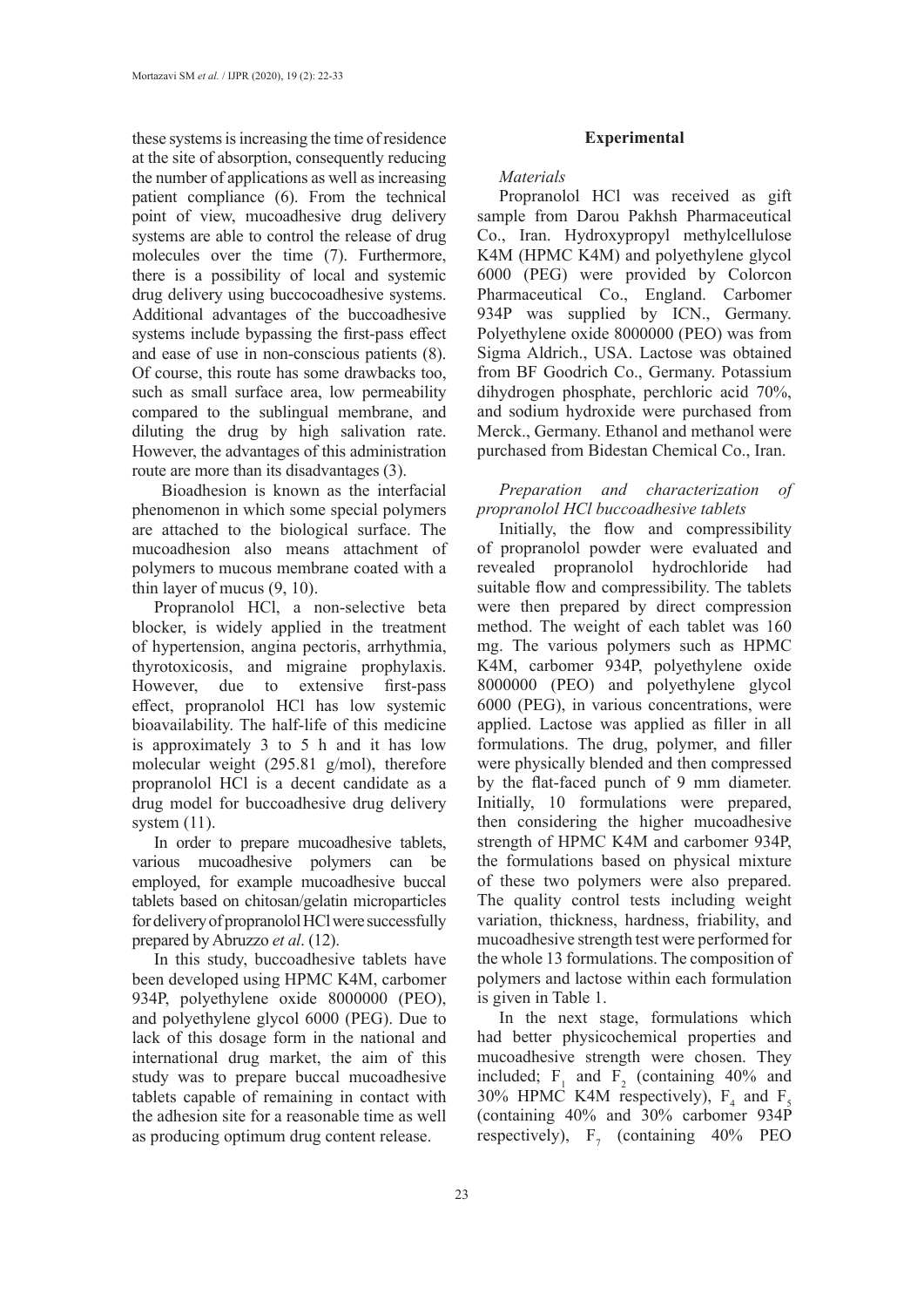8000000),  $F_{11}$  (containing 12% HPMC K4M and 28% carbomer 934P), and  $F_{13}$  (containing 28% HPMC K4M and 12% carbomer 934P). These seven formulations were subjected to further examinations including determination of *in-vitro* drug release properties and swelling index. Finally, two formulations among those seven formulations were selected and uniformity of dosage unit, drug content, duration of mucoadhesion, and kinetic studies were performed for them.

| Formulation<br>Code | <b>HPMC</b><br>K4M | Carbomer<br>934P | <b>PEO</b><br>8000000 | <b>PEG</b><br>6000       | Lactose | Formulation<br>Code                   | <b>HPMC</b><br>K4M | Carbomer<br>934P | Lactose |
|---------------------|--------------------|------------------|-----------------------|--------------------------|---------|---------------------------------------|--------------------|------------------|---------|
| $F_1$               | 40                 | ۰                |                       | ٠                        | 10      | $\mathbf{F}_{\scriptscriptstyle{11}}$ | 12                 | 28               | 10      |
| F <sub>2</sub>      | 30                 | ۰                |                       | $\sim$                   | 20      | $\mathbf{F}_{\scriptscriptstyle{12}}$ | 20                 | 20               | 10      |
| $F_3$               | 20                 | ۰                |                       | ۰                        | 30      | $\mathrm{F}_{\scriptscriptstyle{13}}$ | 28                 | 12               | 10      |
| F <sub>4</sub>      |                    | 40               |                       | ٠                        | 10      |                                       |                    |                  |         |
| $F_{5}$             |                    | 30               |                       |                          | 20      |                                       |                    |                  |         |
| $F_{6}$             |                    | 20               |                       | ٠                        | 30      |                                       |                    |                  |         |
| $F_{7}$             |                    | ۰                | 40                    | $\overline{\phantom{a}}$ | 10      |                                       |                    |                  |         |
| $F_{8}$             |                    |                  | 30                    | $\overline{\phantom{a}}$ | 20      |                                       |                    |                  |         |
| F <sub>9</sub>      |                    | ۰                | 20                    | $\overline{\phantom{a}}$ | 30      |                                       |                    |                  |         |
| $F_{10}$            |                    |                  | ۰                     | 40                       | 10      |                                       |                    |                  |         |

Table 1. Polymer and lactose composition (w/w%) in the buccoadhesive tablets of propranolol HCl.

*Measurement of the mucoadhesive strength*

Fresh sheep buccal mucosa was obtained from a local slaughterhouse. Tissue was gently rinsed in water and after removing the connective and adipose tissue, was cut into small pieces. Tissue pieces were carefully placed on pieces of nylon and put into the freezer. The consumption of fresh tissue should be avoided because this tissue has not yet lost its contractions and is not able to create a smooth surface. Therefore, after a minimum of 1 day, tissue was removed from the freezer and brought to ambient temperature. After this period, the mucosal tissue of the sheep was placed within the phosphate buffer for an hour, so that perfectly hydrated and be ready for testing the mucoadhesive strength.

To assess the mucoadhesive strength of prepared propranolol HCl tablets, we used an inhouse apparatus (13, 14). The schematic drawing of this apparatus is illustrated in Figure 1.

Using a small amount of cyanoacrylate glue, the mucoadhesive tablet was bonded to the surface of the upper platform. It should be noted that only tablet contact surface with the upper platform should be smeared with glue and the other tablet surfaces are free of glue. The mucosal tissue was then placed

on the surface of the lower platform (so that the surface of the mucous tissue is upwards). Phosphate buffer (pH 6.8) was poured into the test cell, so that covered the surface of the buccal mucosa. Using a water bath, the temperature of contents in the test cell was kept at 37 °C in total procedure time. After that, the tablet was placed on the mucosal surface and mild power by the fingertips was applied to it for 1 min symmetrically. The lower platform was then gradually moved down at a speed of 2 mm/ min, this practice continued until complete separation of the tablet from mucosal tissue. The maximum force needed to separate the two platforms from each other was considered as the mucoadhesive strength of the tablet. Each experiment was run in triplicate, and the results were expressed as mean  $\pm$  SD.

# *Determination of in-vitro drug release profiles*

Initially, considering that the UV spectrophotometry method was used to determine the amount of the released drug of tablets during the release test, and that the propranolol HCl UV absorbance may be affected by added excipients in the formulation, excipient effect on propranolol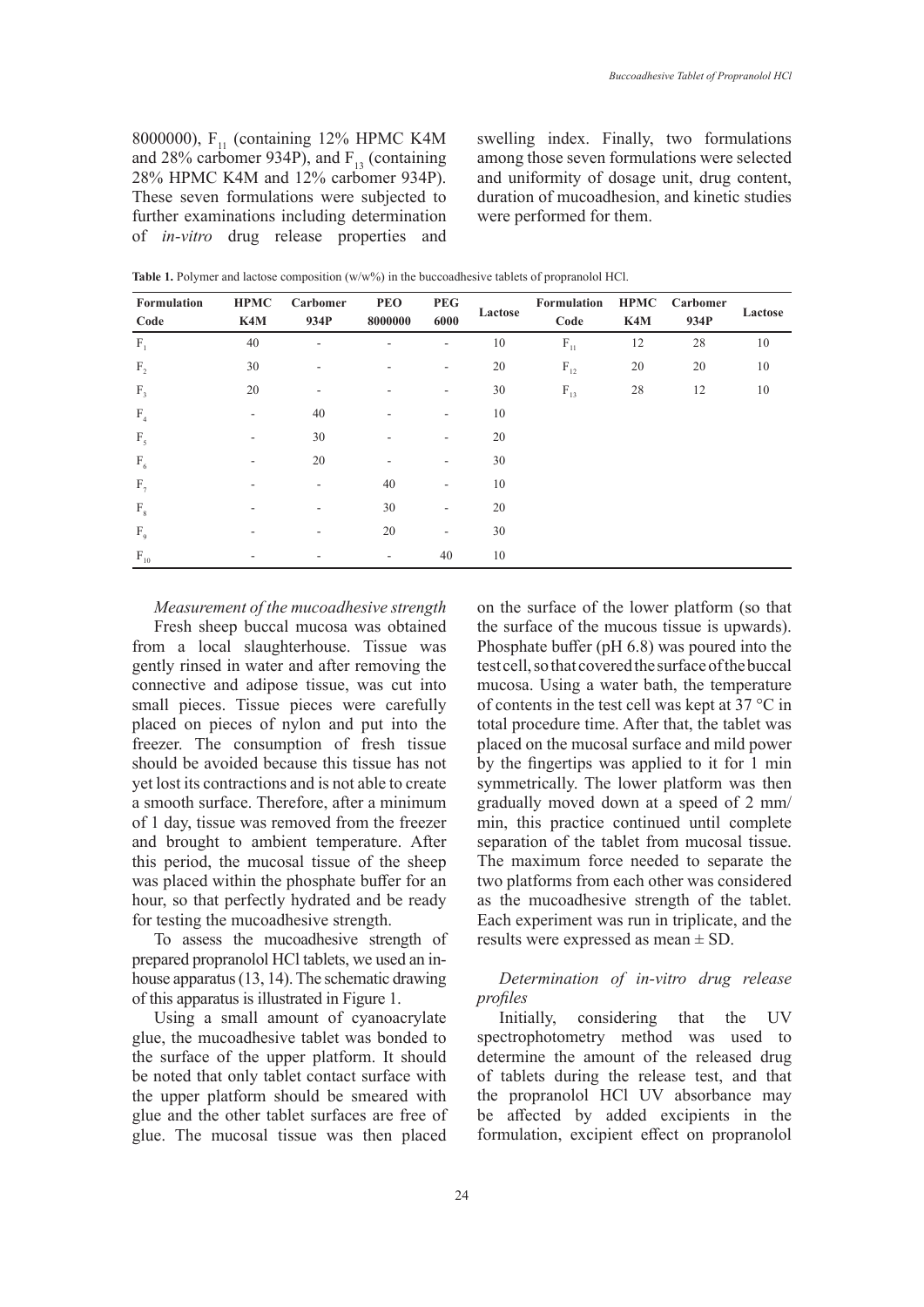

**Figure 1.** A schematic drawing of the apparatus used for measuring the *in-vitro* mucoadhesive strength of propranolol HCl formulations.

HCl UV absorbance was studied. First, UV spectrum of propranolol HCl was evaluated individually. Lactose, as filler, was used with the maximum amount of 30% of the total weight of the tablet in the formulations. If this entire amount dissolves in dissolution medium, creates concentration equal to 0.053 mg/mL. This concentration was prepared in phosphate buffer and the UV-spectrum was plotted in the range 200-400 nm. This action was also performed for other excipients.

The *in-vitro* drug release studies were performed by USP dissolution apparatus 1 (rotating basket). The speed of the apparatus was considered 50 rpm. The vessels of the mentioned apparatus were filled with 900 mL phosphate buffer (pH 6.8) and the temperature was kept at  $37 \pm 1$  °C. Five milliliters aliquots of the release medium were withdrawn at 15, 30, 45, 60, 90, and 120 min and then at every 1 h to 12 h and they replaced each time by the same volume of fresh phosphate buffer. The test was repeated 3 times for each sample and the absorption of the drug in each sample was measured with ultraviolet-visible spectrophotometry at a λmax of 291 nm. In order to convert absorbance to

the amount, a linear calibration curve was used. Certain concentrations of 0.01, 0.03, 0.05, 0.07, 0.09, and 0.11 mg/mL of propranolol HCl in phosphate buffer were prepared. Finally, the equation  $ABS = 17.344C + 0.0418$  was applied.

### *In-vitro swelling study*

The test was conducted to determine the amount of water absorption and swelling of the polymer which affect drug release. Buccal tablets were weighed individually  $(W_1)$  and placed separately in phosphate buffer (50 mL, pH 6.8,  $37 \pm 1$  °C). At predetermined time intervals (0.5, 1, 2, 3, 4, 5, 6, 7, 8, 9, 10 h), the tablets were removed from the buffer, reweighed  $(W_2)$ , and the swelling index (SI) was calculated using the Equation 1:

$$
SI = \frac{W2 - W1}{W1} \times 100
$$
 (Equation 1)

All measurements were performed in triplicate and average values  $\pm$  SD were reported.

### *Determination of drug content*

Since there is no pharmacopeia monograph for mucoadhesive propranolol HCl tablet, the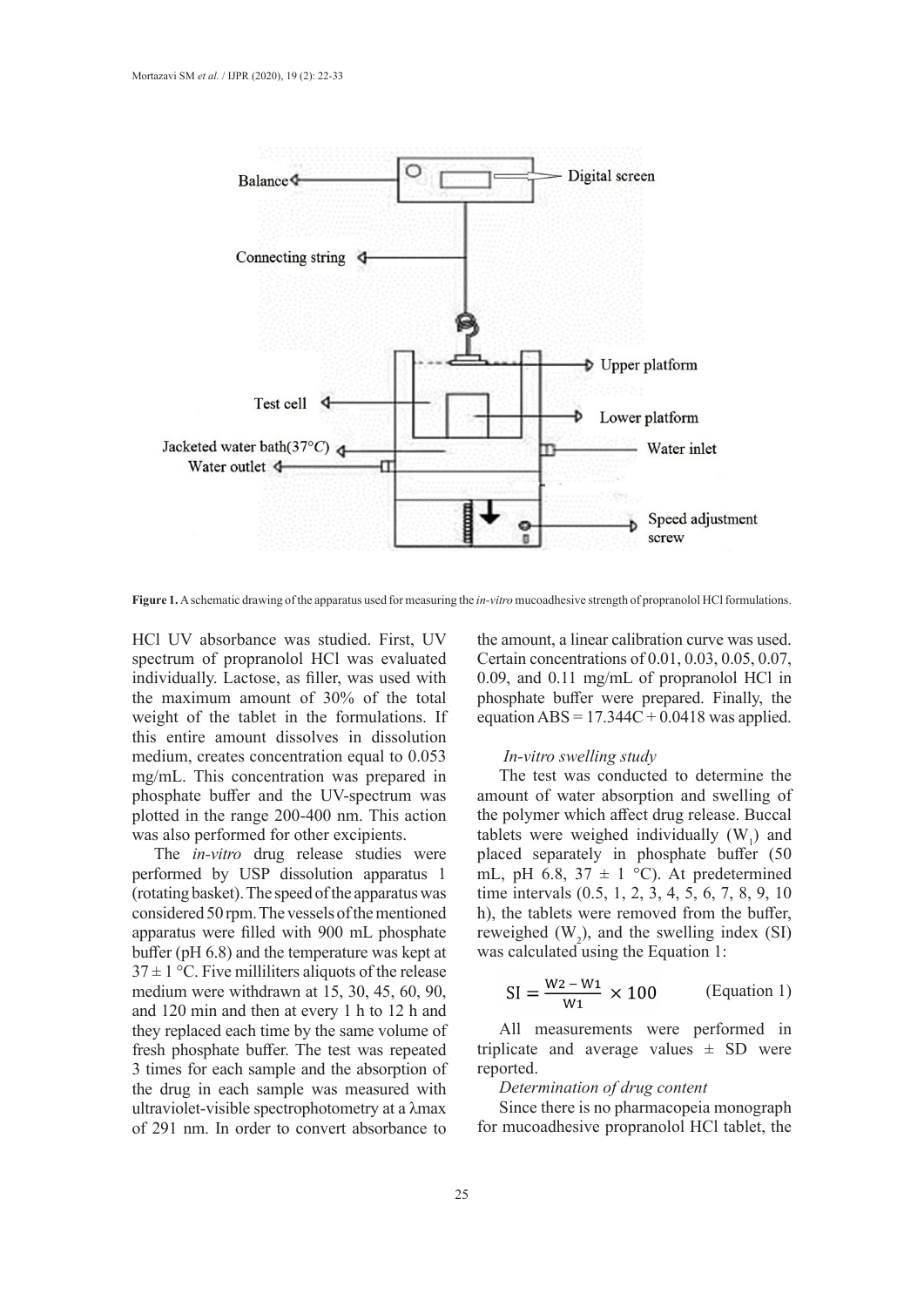BP monograph for propranolol HCl tablet was applied to determine drug content. A total of 20 tablets were randomly selected and powdered completely. Then a portion of powder equivalent to 20 mg of active ingredient was removed and dispersed in 20 mL of water. Fifty milliliter of methanol was added and the combination was then stirred for 1 h (for ordinary tablets, due to lack of mucoadhesive polymer, this time is 10 min). In the next step, methanol was added to bring the volume up to the final 100 mL. Following, the dispersion was passed through a glass filter. Ten milliliter of filtrate was removed and diluted with methanol to 50 mL. The UV absorbance of the resulting solution was measured.

### *Determination of uniformity of dosage unit (weight variation)*

The purpose of this test is to ensure the consistency of dosage units. According to the United States Pharmacopeia, this test is performed when the active ingredient is more than or equal to 25 mg and more than or equal to 25% of tablet weight. Initially, ten tablets from each formulation were weighed individually and then the average weight was calculated. Following that, drug content of

individual tablet was calculated and finally, the Acceptance Value (AV) was calculated (15).

# *Assessment of duration of mucoadhesion*

To evaluate duration of mucoadhesion, an in-house apparatus was applied (Figure 2) (16). The apparatus had three test cells; two lower and upper platforms were placed in each of them. Each test cell was filled with phosphate buffer (pH 6.8). Sheep buccal mucosa was placed on the lower platform and the tablet was clung to the upper platform. The mucosa and tablet were then placed in contact with each other and a constant force by fingertip was applied for 1 min to them. Next, through two pulley systems, a 15.0 g weight was applied to each upper platform (this weight was chosen through initial studies). As soon as the tablet was separated from the mucosal surface, a small flap dropped onto a photocell detector, stopping the timer device (recording the elapsed time to 0.1 min) and measured the duration of mucoadhesion of the tablet. Each experiment was run in triplicate, and the results were expressed as mean  $\pm$  SD.



**Figure 2.** Schematic drawing of one compartment of the apparatus used for assessing the duration of mucoadhesion.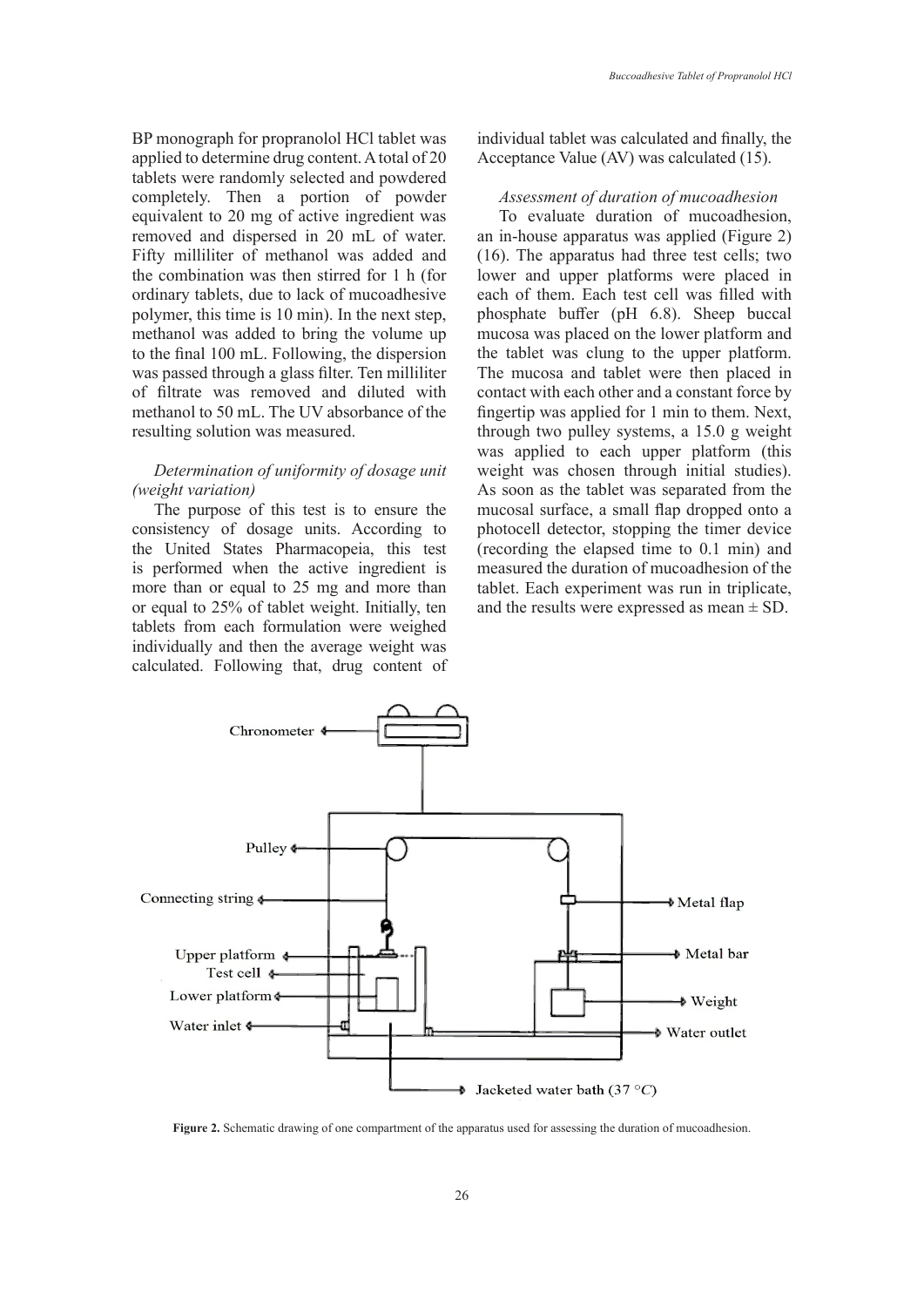### *In-vitro drug release kinetic studies*

In order to find out the release kinetics of drug from chosen formulations, data obtained from *in-vitro* drug release experiment were fitted into different kinetic mathematical models such as zero order and first order kinetic models (17), Higuchi model (18), Hixson-Crowell model (19) and Korsmeyer-Peppas model (the power law) (20). The equations relevant to these models are stated in Table 2. The parameters in these equations were completely described in the literature (17-20).

**Table 2.** Different kinetic equations used in this study.

| <b>Model</b> type | <b>Equation</b>                    |
|-------------------|------------------------------------|
| Zero order        | $Q = Q_0 + K_0 t$                  |
| First order       | $\log Q = \log Q_0 - Kt/2.303$     |
| Higuchi           | $Q_t = K_H t^{1/2}$                |
| Hixson – Crowell  | $W_0^{1/3} - W_*^{1/3} = \kappa t$ |
| Korsemeyer-Peppas | $M_t/M_{\infty} = Kt^n$            |
| model             |                                    |

### *Statistical Analysis*

ANOVA, Tukey *post-hoc* test, and independent sample *t*-test were applied to determine statistical significance of data. Differences were considered to be significant for values of  $p \leq 0.05$ . SPSS Statistics

software package version 21.0 was employed for data analysis.

# **Results and Discussion**

*Preparation and characterization of propranolol HCl buccoadhesive tablets*

Based on preliminary studies on the propranolol hydrochloride drug powder, it was found that the drug powder had a carr's index value of 1.24 as well as a hausner's ratio of 1.01. This would mean that the propranolol hydrochloride powder had excellent flow. In addition, propranolol hydrochloride powder was placed without any excipient into the tablet press die and compressed. It was found that the propranolol hydrochloride powder had suitable compressibility.

All tablets were prepared by direct compaction method and physical characteristics of them were evaluated (Table 3). The thickness of tablets, depending on the type of polymer, was found to be in the range of  $2.03 \pm 0.05$ mm to  $2.41 \pm 0.05$  mm. The results of tablets hardness evaluation indicated that all tablets had the adequate mechanical strength for resistance to fracture during handling. Except formulation  $F_{10}$ , which had the lowest hardness, all the formulations had desired friability value (less than 1%). Weight variations of different formulations were found to be satisfactory.

**Table 3.** Physical properties of propranolol HCl buccoadhesive tablets. Data are expressed as mean ± SD.

| <b>Formulation code</b>               | Thickness (mm)  | Weight variation (g) | Hardness (Kp)    | Friability (%) |
|---------------------------------------|-----------------|----------------------|------------------|----------------|
|                                       | $n = 10$        | $n = 10$             | $n = 10$         | $n = 20$       |
| $F_1$                                 | $2.41 \pm 0.05$ | $0.166 \pm 0.004$    | $7.13 \pm 2.36$  | 0.18           |
| $F_{2}$                               | $2.16 \pm 0.04$ | $0.157 \pm 0.005$    | $6.80 \pm 2.9$   | 0.80           |
| $F_3$                                 | $2.16 \pm 0.05$ | $0.158 \pm 0.004$    | $6.43 \pm 1.67$  | 0.81           |
| F <sub>4</sub>                        | $2.17 \pm 0.12$ | $0.161 \pm 0.006$    | $14.12 \pm 1.59$ | 0.18           |
| $F_{5}$                               | $2.03 \pm 0.05$ | $0.158 \pm 0.004$    | $10.93 \pm 1.66$ | 0.43           |
| $F_6$                                 | $2.06 \pm 0.07$ | $0.162 \pm 0.005$    | $9.24 \pm 1.85$  | 0.24           |
| $F_{7}$                               | $2.26 \pm 0.10$ | $0.162 \pm 0.004$    | $8.70 \pm 1.17$  | 0.00           |
| $F_{8}$                               | $2.23 \pm 0.06$ | $0.160 \pm 0.005$    | $7.41 \pm 1.15$  | 0.22           |
| F <sub>9</sub>                        | $2.19 \pm 0.05$ | $0163 \pm 0.003$     | $5.27 \pm 1.17$  | 0.34           |
| $\mathbf{F}_{\scriptscriptstyle{10}}$ | $2.19 \pm 0.08$ | $0.159 \pm 0.005$    | $4.59 \pm 2.33$  | 1.18           |
| $F_{11}$                              | $2.19 \pm 0.14$ | $0.163 \pm 0.004$    | $9.94 \pm 1.69$  | 0.49           |
| $\rm F_{12}$                          | $2.19 \pm 0.09$ | $0.158 \pm 0.004$    | $11.37 \pm 2.89$ | 0.16           |
| $\rm F_{_{13}}$                       | $2.24 \pm 0.09$ | $0.159 \pm 0.005$    | $10.24 \pm 0.70$ | 0.75           |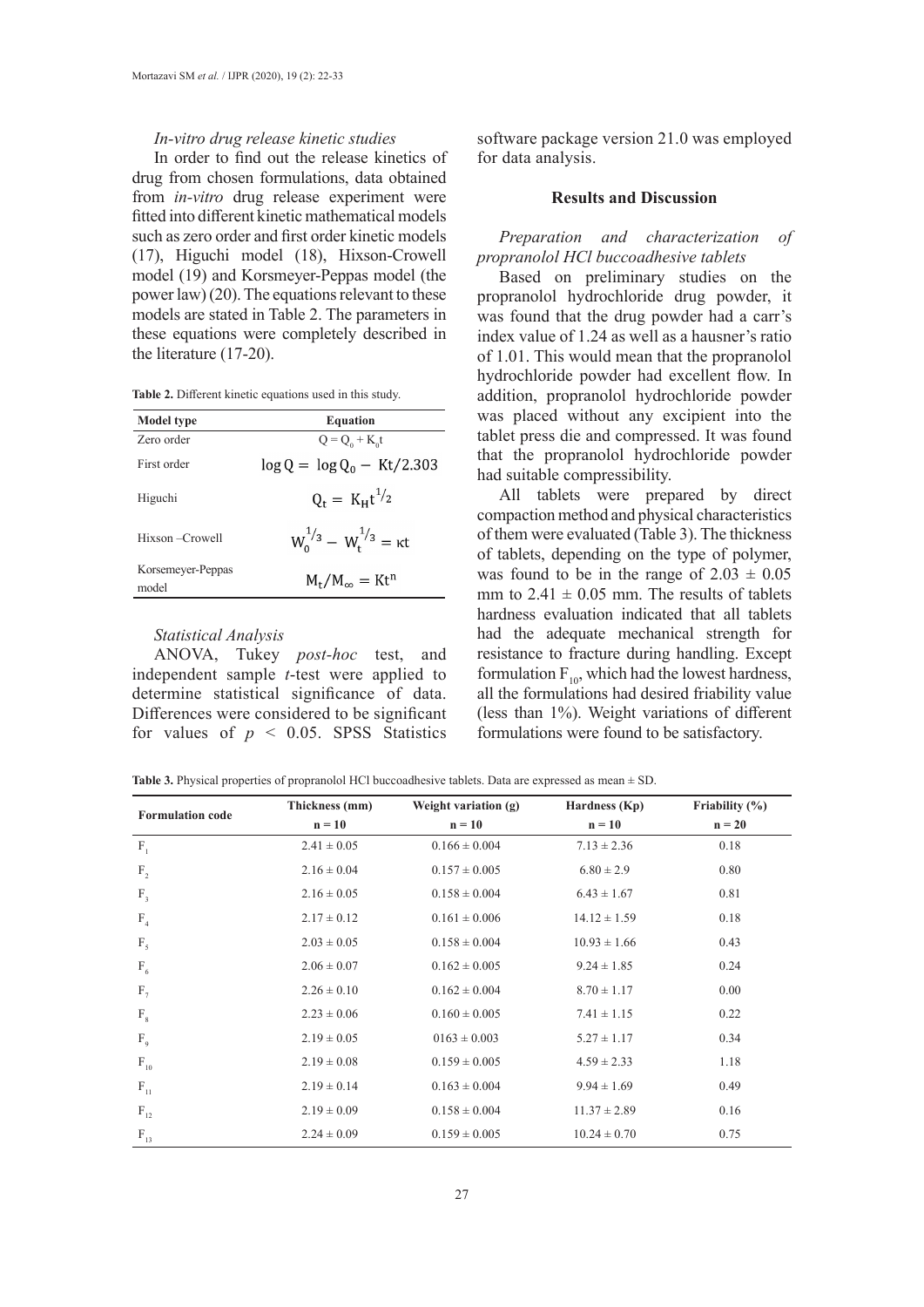*Measurement of the mucoadhesive strength* The mucoadhesive strengths of propranolol HCl buccoadhesive tablets are given in Table 4. The study has shown the polymer type and its amounts affected mucoadhesive strength.

Increasing in polymer amount caused an increase in mucoadhesive strength, because of elevating active functional groups that play a key role in linking and connecting to the mucous (21).

|                                                                             | Mucoadhesive strength (g) |
|-----------------------------------------------------------------------------|---------------------------|
| $F_1$<br>$43.93 \pm 12.4$<br>$13.08 \pm 6.00$<br>$F_{8}$                    |                           |
| F <sub>2</sub><br>$20.00 \pm 7.50$<br>F <sub>9</sub><br>$12.87 \pm 2.62$    |                           |
| $F_{3}$<br>$F_{10}$<br>$17.67 \pm 5.51$<br>$1.59 \pm 0.83$                  |                           |
| F <sub>4</sub><br>$\mathbf{F}_{11}$<br>$56.67 \pm 3.51$<br>$37.67 \pm 5.86$ |                           |
| F <sub>5</sub><br>$F_{12}$<br>$18.67 \pm 0.58$<br>$33.00 \pm 3.00$          |                           |
| $F_6$<br>$F_{13}$<br>$11.00 \pm 2.64$<br>$20.33 \pm 4.04$                   |                           |
| $F_{7}$<br>$25.48 \pm 12.7$                                                 |                           |

**Table 4.** Mucoadhesive strength of propranolol HCl buccoadhesive tablets ( $n = 3$ , mean  $\pm$  SD).

PEG 6000 had the lowest mucoadhesive strength among the polymers ( $p < 0.05$ , ANOVA and Tukey *post-hoc* test). This was probably due to low molecular weight of this polymer. It has been shown that by increasing the molecular weight of water-soluble polymers to more than 100,000, the mucoadhesive strength also increases. Polymers with highly linear configuration such as polyethylene glycols with molecular weight of 20,000 do not possess adhesive properties, but when the molecular weight increases to 200,000, the mucoadhesive strength improves (22). As shown in Table 4, the mucoadhesive strength of PEO 8000000, polyethylene glycol with high molecular weight, is much more than PEG  $6000 (p < 0.05)$ , independent sample *t*-test).

The highest mucoadhesive strength belonged to carbomer 934P (*p* < 0.05, ANOVA and Tukey *post-hoc* test). This polymer is a member of poly (acrylic acid) family and it can interact with mucosa via forming hydrogen bond (23). Following carbomer 934P, HPMC K4M, a neutral polymer, had the second highest mucoadhesive strength (*p* < 0.05, ANOVA and Tukey *post-hoc* test). Mucoadhesive performance of nonionic polymers is typically weaker than polyelectrolytes (8, 24-26). The results obtained from this study are in agreement with this statement. There is no proton-donating carboxyl group in HPMC K4M. Therefore, less mucodhesive strength of it compared to carbomer 934P may be attributed to this matter (27). The use of physical mixture of HPMC K4M with carbomer 934P in one formulation was not effective in boosting mucoadhesive strength. The interaction between these polymers and complex formation probably caused a decrease in active functional groups. Based on these results,  $F_1$ ,  $F_2$ ,  $F_4$ ,  $F_5$ ,  $F_7$ ,  $F_{11}$ , and  $F_{13}$  were selected for further assessment.

### *Determination of in-vitro drug release profiles*

The results showed that lactose, PEO, and HPMC K4M had no UV absorbance in the wavelength range between 200-400 nm, but the UV absorbance at the wavelength of 216 nm for carbomer 934P was observed. It should be noted that there were two wavelengths of maximum for propranolol HCl including 218 and 291 nm. Hence, the wavelength of 291 nm was used in analytical studies to prevent absorption interference.

As previously stated, propranolol HCl buccoadhesive formulations  $F_1$ ,  $F_2$ ,  $F_4$ ,  $F_5$ ,  $F_7$ ,  $F_{11}$ , and  $F_{13}$  were selected and their *invitro* drug release profiles were determined. The results of this test are shown in Figure 3. As can be clearly observed, formulations  $F_1$  and  $F_2$  that contained 40% of HPMC K4M and 30% of HPMC K4M respectively, released 100% of their drug content over 12 h. Formulation  $F_7$  that contained 40% of PEO released 100% of its drug content over 10 h,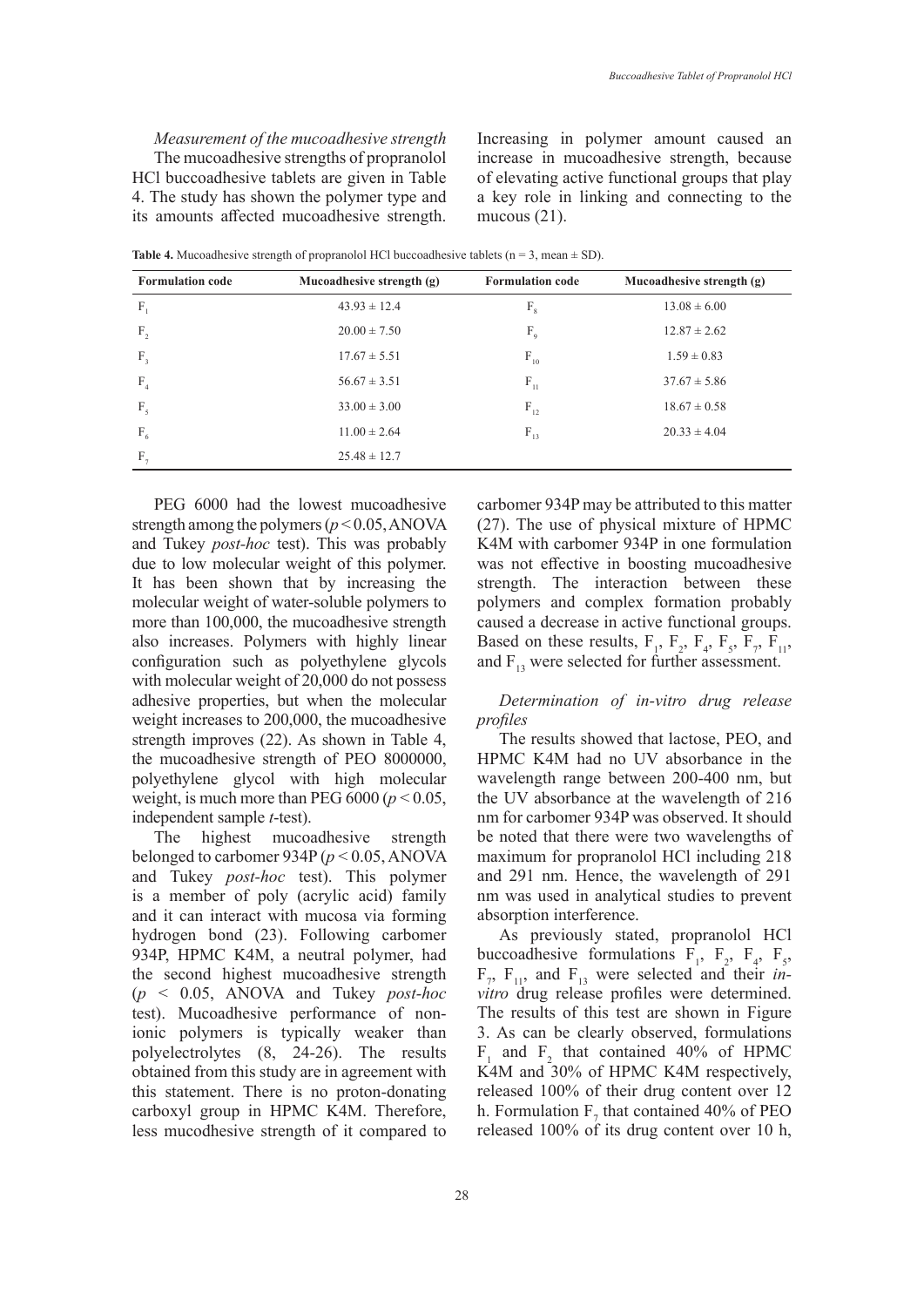but the formulations containing carbomer 934P (four other formulations) released their drug content in a slower manner compared to the formulations containing HPMC K4M as only mucoadhesive polymer ( $p < 0.05$ , ANOVA and Tukey *post-hoc* test) and none of them could completely release their drug content over 12 h. With increasing the amount of HPMC K4M in combination formulation  $F_{13}$ , the more amount of drug released compared to another combination formulation  $F_{11}$  ( $p < 0.05$ , Independent sample *t*-test). This observation may be relevant to the formation of ionic complexes between propranolol HCl (a cationic drug) and Carbomer 934P (an anionic polymer) so that the less amount of propranolol HCl molecules are available to release. The similar results were obtained in

the previous study (6). In that study, complex formation between propranolol HCl and sodium alginate (an anionic polymer) reduced the release of drug molecules from vaginoadhesive propranolol HCl gel. These results could probably be in agreement with Badawi *et al.* study (28). They demonstrated that the polymers with reacting site could affect the drug release from matrix. Based on their results, by increasing the amount of anionic methacrylate copolymer, the release amount of p-amino salicylic acid from its tablets made of solid dispersions with the anionic methacrylate copolymer decreased due to complex formation between p-amino salicylic acid and polymer.



**Figure 3.** *In-vitro* release profiles of propranolol HCl buccoadhesive tablet formulations  $F_1$ ,  $F_2$ ,  $F_3$ ,  $F_4$ ,  $F_5$ ,  $F_7$ ,  $F_{11}$  and  $F_{13}$  (n = 3, mean  $\pm$  SD).

### *In-vitro swelling study*

As stated in the previous section, swelling index of 7 chosen formulations was calculated. The results are shown in Figure 4. Based on the results, the formulation  $F_7$  containing PEO had the highest swelling index among the polymers over 9 h of the test ( $p < 0.05$ , ANOVA and Tukey *post-hoc* test) and the lowest swelling index nearly belonged to formulation  $F<sub>5</sub>$  containing 30% of carbomer 934P. In swelling experiment, the surface layer of tablet attracts water and forms a gel layer. The characteristics of this primary gel are determinative for the continuation of swelling. Since carbomer 934P has the highest viscosity compared to HPMC K4M and PEO 8000000, the resulting gel of it is denser and for this

reason the water entrance to inner layers of the tablet containing this polymer decreases.

The swelling behavior is crucial for adhesion process (29). There is an optimal limit for hydration so that overhydration of polymer can cause adhesive joint failure (30). Overhydration of PEO led to fragmentation of the tablets and reduction in swelling index after 7 h. As mentioned, 40% of PEO had lower mucoadhesion strength than 40% of carbomer 934P or 40% of HPMC K4M. One of reasons for this observation may be attributed to overhydration of PEO.

It is well recognized that swelling and polymer erosion are prominent parameters in drug release (24). The results obtained from this test confirm the results of release test so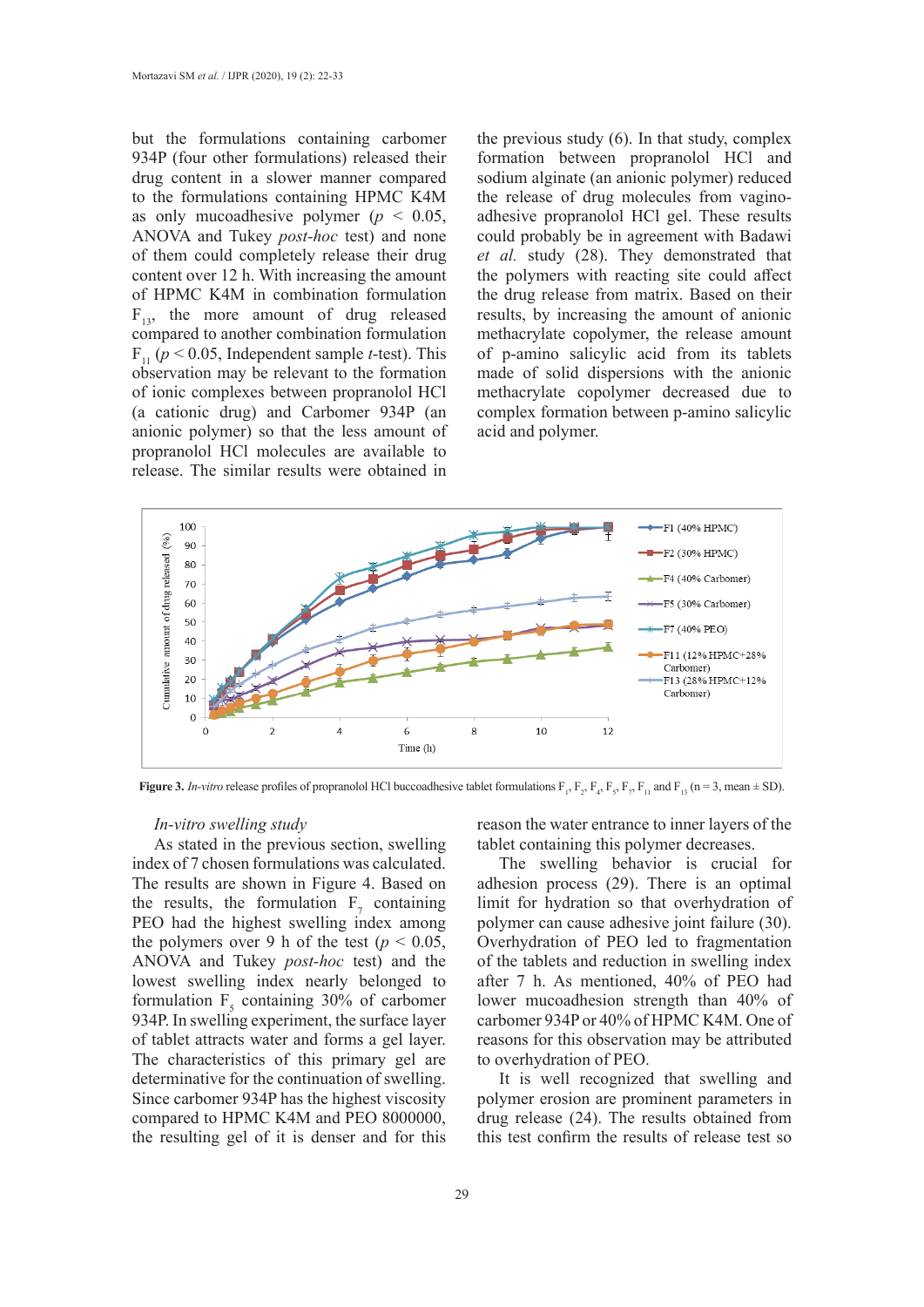

**Figure 4.** *In-vitro* swelling profiles of propranolol HCl buccoadhesive tablet formulations  $F_1$ ,  $F_2$ ,  $F_4$ ,  $F_5$ ,  $F_7$ ,  $F_{11}$  and  $F_{13}$  (n = 3, mean  $\pm$  SD).

that formulations with high swelling indexes  $(F_1, F_2, \text{ and } F_7)$  released all their drug content over 12 h. The amount of swelling, in addition to the amount of drug release, also affects the final size of the tablet. Buccoadhesive tablets are placed in the mouth, typically between upper lip and gum; therefore the tablets which have high swelling indexes are not suitable. Based on these results and the results obtained from drug release profiles, physicochemical properties, and mucoadhesive strength studies, two formulations  $F_1$  and  $F_2$ , containing HPMC K4M, were selected for further studies.

### *Determination of drug content*

Drug content of both formulations  $\mathrm{F}_1$  and  $\mathrm{F}_2$ was evaluated. Drug content of formulations  $F_1$  and  $F_2$  was found to be 106.8% and 93.61%, respectively. According to propranolol HCl tablet BP monograph, the tablets should not contain less than 92.5% or more than 107.5% of the active ingredient. Hence, both formulations were complied with this test.

# *Determination of uniformity of dosage unit (weight variation)*

This test was performed according to pharmacopeial general chapter for uniformity of dosage units.The tablets pass this test if the calculated acceptance value relevant to the first 10 tablets is less than or equal to  $L_1$ . Unless otherwise specified in the individual monograph,  $L<sub>1</sub>$  is 15.0. Obtained acceptance values of formulations  $F_1$  and  $F_2$  were found to be 14.71 and 11.51 respectively. Hence, both formulations were confirmed by this test.

### *Assessment of duration of mucoadhesion*

As was explained in a previous study, a polymer with the high mucoadhesive strength does not necessarily have a longer duration of mucoadhesion (14). Duration of mucoadhesion of two selected formulations  $F_1$  and  $F_2$  was evaluated. The results demonstrated, by applying a maximum weight of 15 g, that the buccoadhesive tablets could remain being attached to the buccal mucosa more than 17 h (Figure 5). Formulation  $F_1$ , which had a greater amount of polymer lasted longer in contact with the mucosa compared to formulation  $F_2$  ( $p < 0.05$ , Independent sample *t*-test). Since propranolol HCl buccoadhesive tablet should remain being attached to mucosa for maximum 12 h; both formulations have been accepted in terms of duration of adhesion.

#### *In-vitro drug release kinetic studies*

As mentioned in the previous section, data obtained from the release experiment of formulations  $F_1$  and  $F_2$  were fitted to different mathematical models (Table 5). Data obtained from release profiles of  $F_1$  and  $F_2$  formulations fitted best into Higuchi's model with  $R^2$  values of 0.9989 and 0.9970, respectively. In order to find out the mechanism of the propranolol HCl release from buccoadhesive tablets, the first 60% drug release data were fitted in the Korsmeyer-Peppas model. The n values of formulations  $F_1$  and  $F_2$  were found to be 0.7272 and 0.8656, respectively. Based on the results, it can be concluded that the mechanism of drug release for both formulations would be based on anomalous (non-Fickian) diffusion.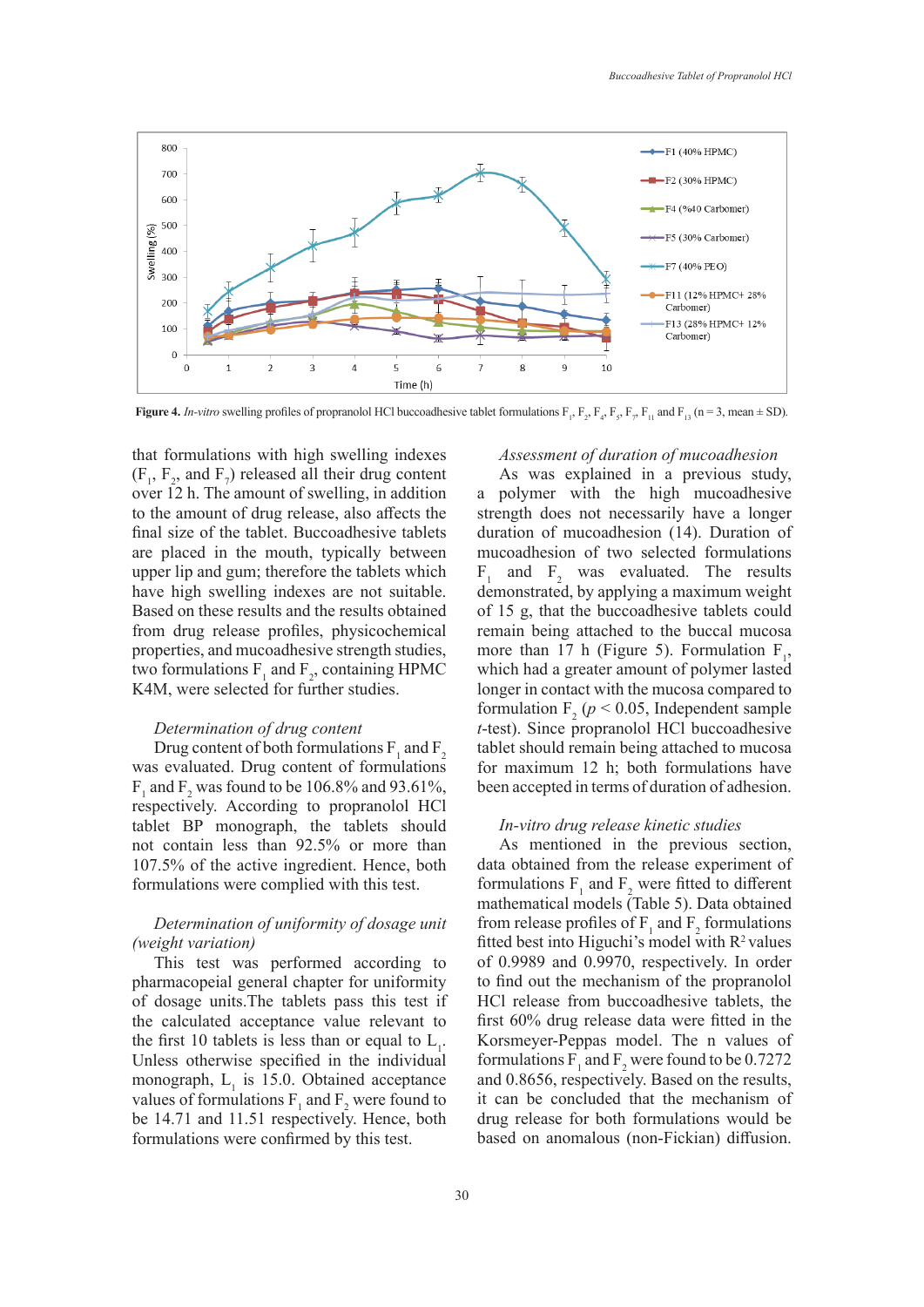

**Figure 5.** Duration of mucoadhesion of propranolol HCl buccoadhesive tablet formulations  $F_1$  and  $F_2$  (containing 40% and 30%) HPMC K4M respectively) ( $n = 3$ , mean  $\pm$  SD).

It means that the contribution of swelling, diffusion, and slow erosion is responsible for propranolol HCl release from buccoadhesive tablets. The erosion of tablets containing HPMC K4M was clearly observed in the swelling study. The maximum swelling for formulation  $F_1$  (containing 40% of HPMC K4M) and formulation  $F_2$  (containing 30% of HPMC K4M) was attained over 6 h and 5 h, respectively. After that the tablets began to erode slowly.

|  | Table 5. Regression values of in-vitro release kinetic study of propranolol HCl buccoadhesive tablets. |  |  |  |
|--|--------------------------------------------------------------------------------------------------------|--|--|--|
|  |                                                                                                        |  |  |  |

|                         | $\mathbb{R}^2$ value |                    |         |                      |                          |  |  |
|-------------------------|----------------------|--------------------|---------|----------------------|--------------------------|--|--|
| <b>Formulation code</b> | Zero order           | <b>First order</b> | Higuchi | <b>Hixon-Crowell</b> | <b>Korsemeyer-Peppas</b> |  |  |
| F                       | 0.9431               | 0.9010             | 0.9989  | 0.9364               | 0.9972                   |  |  |
| F.                      | 0.9096               | 0.9191             | 0.9970  | 0.9799               | 0.9950                   |  |  |

#### **Conclusion**

In conclusion, it seems that with the increase in mucoadhesive polymer amount, the mucoadhesive strength and duration of adhesion would increase. Propranolol HCl buccoadhesive formulation containing 40% of carbomer 934P possessed the highest mucoadhesion strength. However, since a good mucoadhesive system, in addition to sufficient mucoadhesion strength, should have a proper ability of drug release, it was not considered as the final chosen formulation. Formulation F1 (containing 40% of HPMC K4M) had more mucoadhesion strength than formulation F2 (containing 30% of HPMC K4M). Finally, based on the appropriate physicochemical properties, sufficient mucoadhesive strength, extended duration of mucoadhesion, adequate swelling ability, and suitable drug release profile over a period of 12 h, formulation  $F_1$ was introduced as the best formulation for preparing propranolol HCl mucoadhesive tablets. Although the efficiency of propranolol HCl buccoadhesive tablets, as well as mucosal irritation of them should be monitored under the *in-vivo* conditions, however, according to the results of this study, it seems that such tablets can be considered as an alternative route to bypass the first pass metabolism of propranolol HCl.

### **Acknowledgment**

This paper is a part of Pharm. D. thesis of Seyedeh Maryam Mortazavi at School of Pharmacy, Shahid Beheshti University of Medical Sciences (SBMU), Tehran, Iran.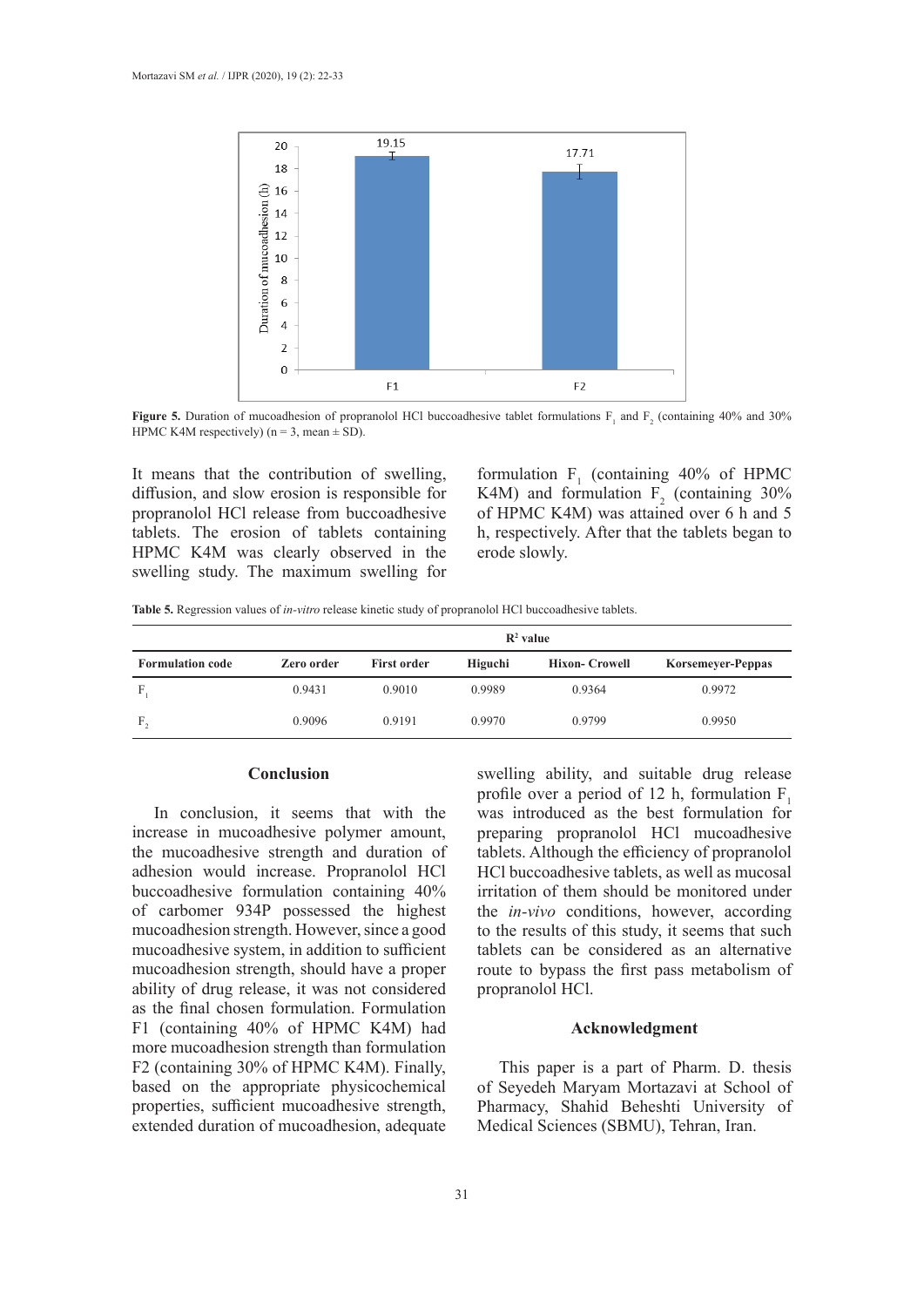#### **References**

- (1) Raju KN, Velmurugan S, Deepika B and Vinushitha S. Formulation and *in-vitro* evaluation of buccal tablets of Metoprolol tartrate. *Int. J. Pharm. Pharm Sci.* (2011) 3: 239-46.
- (2) Raghavendra NG and Kulkarni GS. Formulation and evaluation of mucoadhesive buccal bilayered tablets of salbutamol. *Int. J. Drug. Dev. Res.* (2012) 4: 375-84.
- (3) Bind AK, Gnanarajan G and Kothiyal P. A review: sublingual route for systemic drug delivery. *Int. J. Drug. Res. Tech.* (2013) 3: 31-6.
- (4) Krupashree KG, Parthiban S, Vikneshwari K, Senthil kumar GP and Tamizmani T. Formulation and *in-vitro* evaluation of mucoadhesive buccal tablets of gliclazide. *Asian J. Res. Biol. Pharm. Sci.* (2015) 3: 1-13.
- (5) Fatima S, Panda N, Reddy AV and Fatima S. Buccal mucoadhesive tablets of sumatriptan succinate for treatment of sustainable migraine: Design, formulation and *in-vitro* evaluation. *Int. J. Pharm. Res. Allied Sci.* (2015) 4: 114-26.
- (6) Tasdighi E, Jafari Azar Z and Mortazavi SA. Development and *in-vitro* evaluation of a contraceptive vagino-adhesive Propranolol hydrochloride gel. *Iran. J. Pharm. Res.* (2012) 11: 13-26.
- (7) Aditya A, Gudas GK, Bingi M, Debnath S and Rajesham VV. Design and evaluation of controlled release mucoadhesive buccal tablets of lisinopril*. Int. J. Curr. Pharm. Res.* (2010) 2: 24-7.
- (8) Singh R, Sharma D and Garg R. Review on mucoadhesive drug delivery system with special emphasis on buccal route: An important tool in designing of novel controlled drug delivery system for the effective delivery of pharmaceuticals. *J. Dev. Drugs* (2017) 6: 1-12.
- (9) Gandhi RB and Robinson JR. Oral cavity as a site for bioadhesive drug delivery. *Adv. Drug Deliv. Rev.* (1994) 13: 43-74.
- (10) Madgulkar A, Kadam S and Pokharkar V. Development of buccal adhesive tablet with prolonged antifungal activity: Optimization and *exvivo* deposition studies. *Indian J. Pharm. Sci.* (2009) 71: 290-4.
- (11) Patel VM, Prajapati BG, Patel HV and Patel KM. Mucoadhesive bilayer tablets of propranolol hydrochloride. *AAPS Pharm. Sci. Tech*. (2007) 8: 1-6.
- (12) Abruzzo A, Cerchiara T, Bigucci F, Gallucci MC and Luppi B. Mucoadhesive buccal tablets based on chitosan/gelatin microparticles for delivery of Propranolol hydrochloride. *J. Pharm. Sci.* (2015) 104: 4365-72.
- (13) Mehravaran N, Moghimi H and Mortazavi SA. The influence of various mucoadhesive polymers on *invitro* performance of the resulting artificial saliva

pump spray formulations. *Iran. J. Pharm. Res.* (2010) 8: 3-13.

- (14) Mortazavi SA. A comparative study between the strength and duration of mucosaadhesion of transbuccal carbomer based aqueous gels. *Iran. J. Pharm. Res.* (2002) 1: 7-13.
- (15) U.S.P. Pharmacopoeia-National Formulary (USP 39-NF 34). United States Pharmacopeial Convention. Uniformity of dosage unit Rockville, MD; (2016) 736-40.
- (16) Mortazavi SA and Smart J. An *in-vitro* method for assessing the duration of mucoadhesion. *J. Control. Release.* (1994) 31: 207-12.
- (17) Costa P and Sousa Lobo JM. Modeling and comparison of dissolution profiles. *Eur. J. Pharm. Sci.* (2001) 13: 123-33.
- (18) Higuchi T. Mechanism of sustained-action medication. Theoretical analysis of rate of release of solid drugs dispersed in solid matrices. *J. Pharm. Sci.* (1963) 52: 1145-9.
- (19) Dash S, Murthy PN, Nath L and Chowdhury P. Kinetic modeling on drug release from controlled drug delivery systems. *Acta Pol. Pharm.* (2010) 67: 217-23.
- (20) Korsmeyer RW, Gurny R, Doelker E, Buri P and Peppas NA. Mechanisms of solute release from porous hydrophilic polymers. *Int. J. Pharm.* (1983) 15: 25-35.
- (21) Roy S, Pal K, Anis A, Pramanik K and Prabhakar B. Polymers in mucoadhesive drug-delivery systems: A brief note. *Des. Monomers Polym.* (2009) 12: 483-95.
- (22) Chen JL and Cry GN. Compositions producing adhesion through hydration. In: Manly RS. (eds.) *Adhesive Biological Systems.* Academic Press, New York (1970).
- (23) Patel MM, Smart JD, Nevell TG, Ewen RJ, Eaton PJ and Tsibouklis J. Mucin/poly(acrylic acid) interactions: a spectroscopic investigation of mucoadhesion. *Biomacromolecules* (2003) 4: 1184-90.
- (24) Korner A, Larsson A, Andersson A and Piculell L. Swelling and polymer erosion for poly(ethylene oxide) tablets of different molecular weights polydispersities. *J. Pharm. Sci.* (2010) 99: 1225-38.
- (25) Mortazavi S and Moghimi H. Effect of surfactant type and concentration on the duration of mucoadhesion of carbopol 934 and hpmc solid compacts. *Iran. J. Pharm. Res.* (2010) 2: 191-9.
- (26) Singla AK, Chawla M and Singh A. Potential applications of carbomer in oral mucoadhesive controlled drug delivery system: a review. *Drug Dev. Ind. Pharm.* (2000) 26: 913-24.
- (27) Nafee NA, Ismail FA, Boraie NA and Mortada LM. Mucoadhesive delivery systems. I. Evaluation of mucoadhesive polymers for buccal tablet formulation.